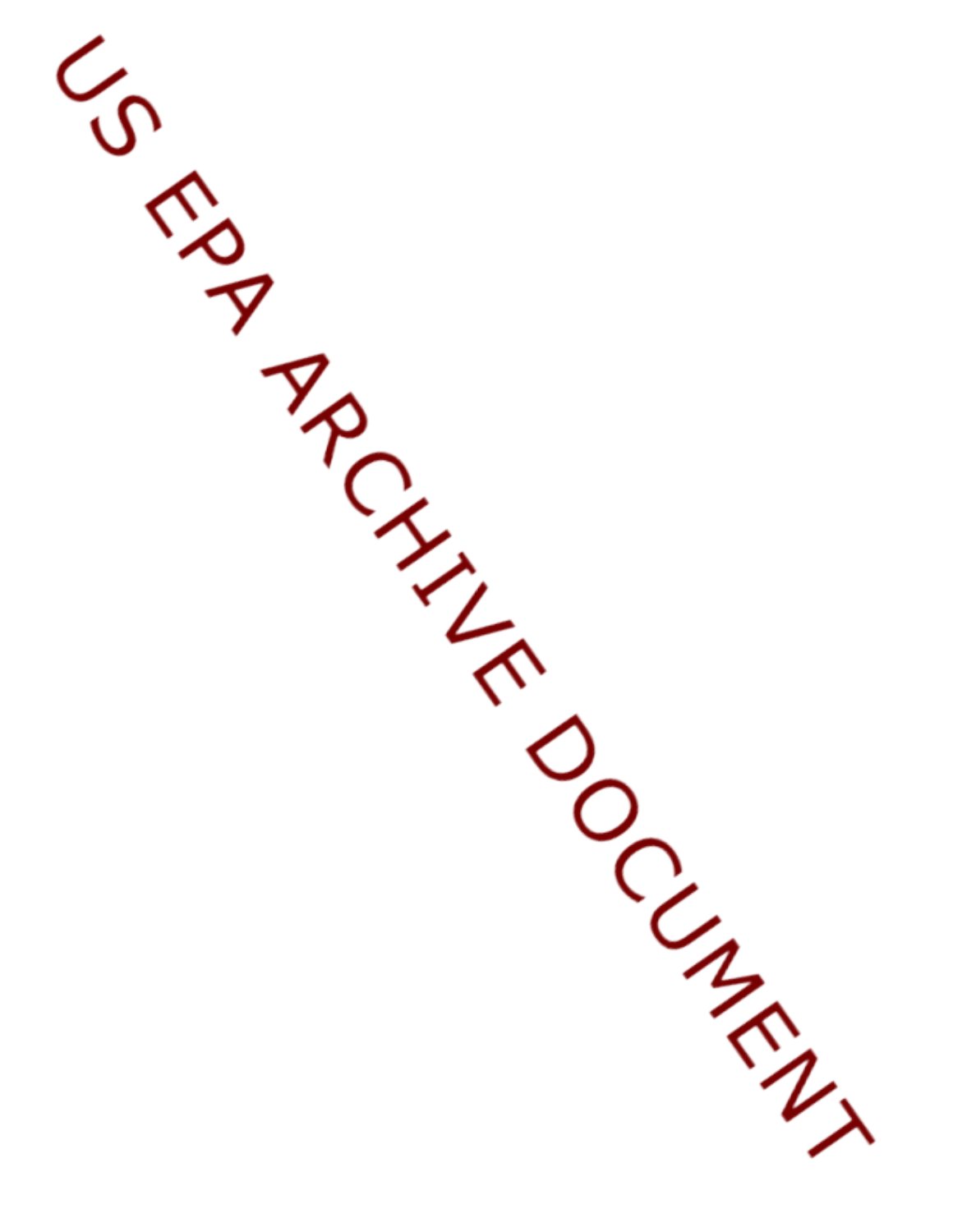| ,UNITED ST<br>ENVIRONA                                                         | UNITED STATES ENVIRONMENTAL PROTECTION AGENCY<br>Office of Research and Development<br>Washington, D.C. 20460 | ETV |
|--------------------------------------------------------------------------------|---------------------------------------------------------------------------------------------------------------|-----|
| ENVIRONMENTAL TECHNOLOGY VERIFICATION PROGRAM<br><b>VERIFICATION STATEMENT</b> |                                                                                                               |     |
| TECHNOLOGY TYPE:                                                               | <b>SOIL SAMPLER</b>                                                                                           |     |
| <b>APPLICATION:</b>                                                            | <b>SUBSURFACE SOIL SAMPLING</b>                                                                               |     |
| TECHNOLOGY NAME:                                                               | <b>LARGE-BORE SOIL SAMPLER</b>                                                                                |     |
| <b>COMPANY:</b><br><b>ADDRESS:</b>                                             | GEOPROBE <sup>*</sup> SYSTEMS, INC.<br><b>601 NORTH BROADWAY</b><br>SALINA, KANSAS 67401                      |     |
| PHONE:                                                                         | $(913) 825 - 1842$                                                                                            |     |

### **ETV PROGRAM DESCRIPTION**

The U.S. Environmental Protection Agency (EPA) created the Environmental Technology Verification (ETV) Program to facilitate the deployment of innovative technologies through performance verification and information dissemination. The goal of the ETV Program is to further environmental protection by substantially accelerating the acceptance and use of improved and cost-effective technologies. The ETV Program is intended to assist and inform those involved in the design, distribution, permitting, and purchase of environmental technologies. This document summarizes the results of a demonstration of the Geoprobe® Systems, Inc., Large-Bore Soil Sampler.

#### PROGRAM OPERATION

Under the ETV Program and with the full participation of the technology developer, the EPA evaluates the performance of innovative technologies by developing demonstration plans, conducting field tests, collecting and analyzing demonstration data, and preparing reports. The technologies are evaluated under rigorous quality assurance (QA) protocols to ensure that data of known and adequate quality are generated and that the demonstration results are defensible. The EPA's National Exposure Research Laboratory, which demonstrates field characterization and monitoring technologies, selected Tetra Tech EM Inc. as the verification organization to assist in field testing various soil and soil gas sampling technologies. This demonstration was conducted under the EPA's Superfund Innovative Technology Evaluation Program.

### DEMONSTRATION DESCRIPTION

In May and June 1997, the EPA conducted a field test of the Geoprobe® Large-Bore Soil Sampler along with three other soil and two soil gas sampling technologies. This verification statement focuses on the Geoprobe® Large-Bore Soil Sampler; similar statements have been prepared for each of the other technologies. The performance of the Large-Bore Soil Sampler was compared to a reference subsurface soil sampling method (hollow-stem auger drilling and split-spoon sampling) in terms of the following parameters: (1) sample recovery, (2) volatile organic compound (VOC) concentrations in recovered samples, (3) sample integrity, (4) reliability and throughput, and (5) cost. Data quality indicators for precision, accuracy, representativeness, completeness, and comparability were also assessed against project-specific QA objectives to ensure the usefulness of the data for the purpose of this evaluation.

The Large-Bore Soil Sampler was demonstrated at two sites: the Small Business Administration (SBA) site in Albert City, Iowa, and the Chemical Sales Company (CSC) site in Denver, Colorado. These sites were chosen because of the wide range of VOC concentrations detected at the sites and because each has a distinct soil type. The VOCs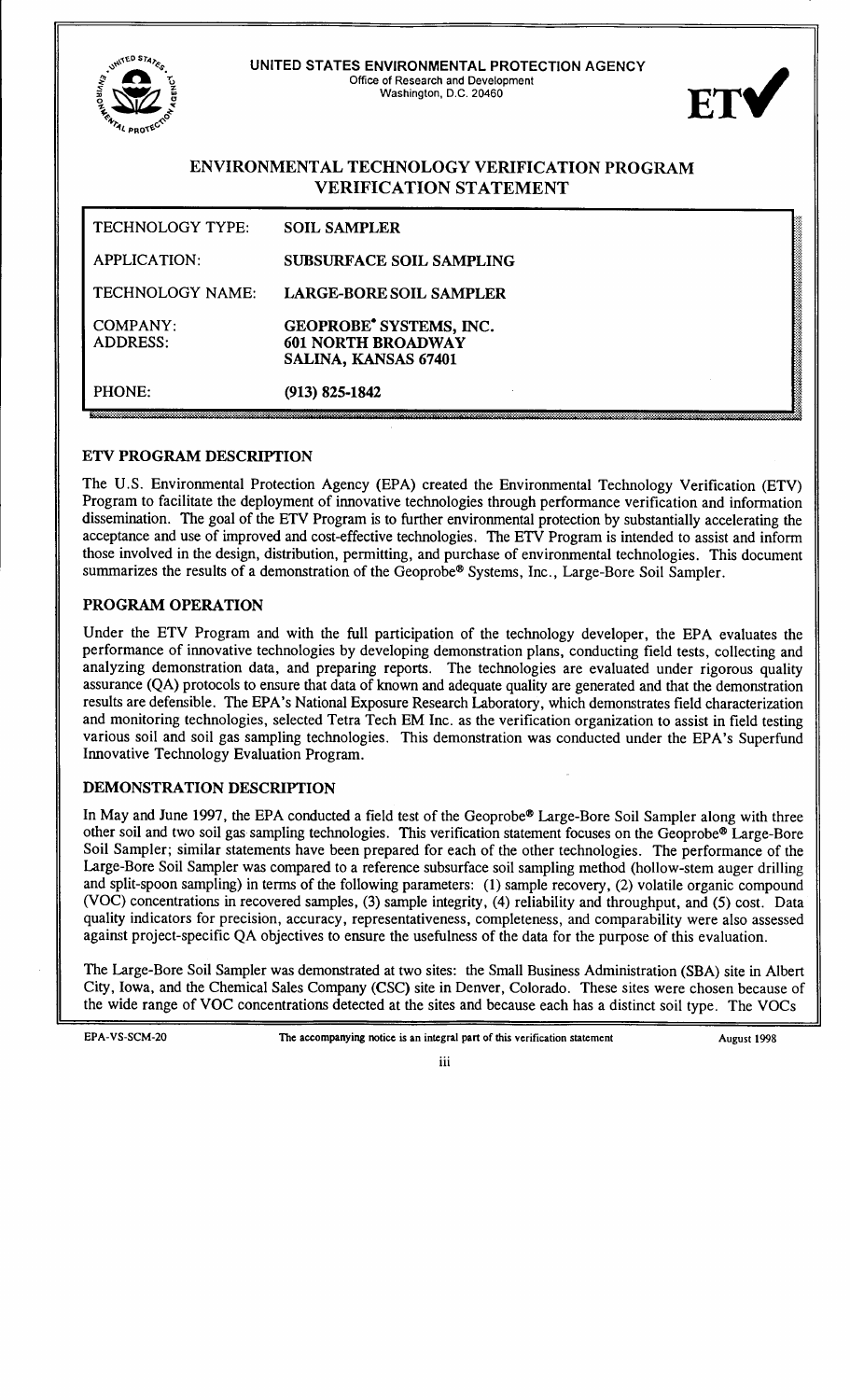detected at the sites include cis-1,2-dichloroethene (cis-1,2-DCE); 1,1,1-trichloroethane (1,1,1-TCA); trichloroethene (TCE); and tetrachloroethene (PCE). The SBA site is composed primarily of clay soil, and the CSC site is composed primarily of medium- to fine-grained sandy soil. A complete description of the demonstration, including a data summary and discussion of results, is available in the report titled *Environmental Technology Verification Report: Soil Sampler, Geoprobe® Systems, Inc., Large-Bore Soil Sampler,* EPA 600/R-98/092.

## **TECHNOLOGY DESCRIPTION**

The Large-Bore Soil Sampler is a single tube-type, solid-barrel, closed-piston device advanced by using direct-push techniques to collect discrete interval samples of unconsolidated materials at depth. The sampler is 24 inches long with a 1.5-inch outside diameter. It is capable of recovering a discrete sample in the form of a 22-inch by 1-1/16inch core. The sampler can be used with 24-inch long and 1-1/8-inch diameter disposable liners. In some cases, liners may facilitate retrieval of the sample and may be used for sample storage when applicable.

# **VERIFICATION OF PERFORMANCE**

The demonstration data indicate the following performance characteristics for the Large-Bore Soil Sampler:

**Sample Recovery**: For purposes of this demonstration, sample recovery was defined as the ratio of the length of recovered sample to the length of sampler advancement. Sample recoveries from 42 samples collected at the SBA site ranged from 65 to 100 percent, with an average sample recovery of 98 percent. Sample recoveries from 42 samples collected at the CSC site ranged from 42 to 94 percent, with an average sample recovery of 78 percent. Using the reference method, sample recoveries from 42 samples collected at the SBA site ranged from 40 to 100 percent, with an average recovery of 88 percent. Sample recoveries from the 41 samples collected at the CSC site ranged from 53 to 100 percent, with an average recovery of 87 percent. A comparison of average recovery data from the Large-Bore Soil Sampler and the reference sampler indicates that the Large-Bore Soil Sampler achieved higher sample recoveries in the clay soil at the SBA site and lower recoveries in the sandy soil at the CSC site relative to the sample recoveries achieved by the reference sampling method.

*Volatile Organic Compound Concentrations*: Soil samples collected using the Large-Bore Soil Sampler and the reference sampling method at six sampling depths within nine grids (five at the SBA site and four at the CSC site) were analyzed for VOCs. For 20 of the 23 Large-Bore Soil Sampler and reference sampling method pairs (12 at the SBA site and 11 at the CSC site), a statistical analysis using the Mann-Whitney test indicated no significant statistical difference at the 95 percent confidence level between the VOC concentrations detected in samples collected with the Large-Bore Soil Sampler and those collected with the reference sampling method. A statistically significant difference was identified for three sample pairs: one pair at the SBA site and two pairs at the CSC site. Analysis of the SBA site data, using the sign test, indicated no statistical difference between the data obtained by the Large-Bore Soil Sampler and by the reference sampling method. However, at the CSC site, the sign test indicated that the VOC data (cis-1,2-DCE, 1,1,1-TCA, TCE, and PCE) obtained by the Large-Bore Soil Sampler are statistically significantly different than the data obtained by the reference sampling method, suggesting that the reference method tends to yield higher concentrations in sampling coarse-grain soils than does the Large-Bore Soil Sampler.

*Sample Integrity:* Six integrity samples were collected with the Large-Bore Soil Sampler at each site to determine if potting soil in a lined sampler became contaminated after it was advanced through a zone of high VOC concentrations. Seven integrity samples were collected with the reference sampling method at the SBA site and five integrity samples were collected at the CSC site. For the Large-Bore Soil Sampler, VOCs were detected in five of the 12 integrity samples, all at the SBA site. The range of VOC concentrations detected above the analytical detection limit in the potting soil at the SBA site were: cis-1,2-DCE (3.42 to 295 micrograms per kilogram [Fg/kg]) and TCE (14.4 to 46.3 Fg/kg). These results indicate that the integrity of the lined chamber in the Large-Bore Soil Sampler may not be preserved when the sampler is advanced through highly contaminated soils. Results of sample integrity tests for the reference sampling method indicate no contamination in the potting soil after advancement through a zone of high VOC concentrations. Because potting soil has an organic carbon content many times greater than typical soils, the integrity tests represent a worst-case scenario for VOC absorbance and may not be representative of cross-contamination under normal field conditions.

*Reliability and Throughput*: At the SBA site, the Large-Bore Soil Sampler collected a sample from the desired depth on the initial attempt 93 percent of the time. Sample collection in the initial push was achieved 100 percent of the